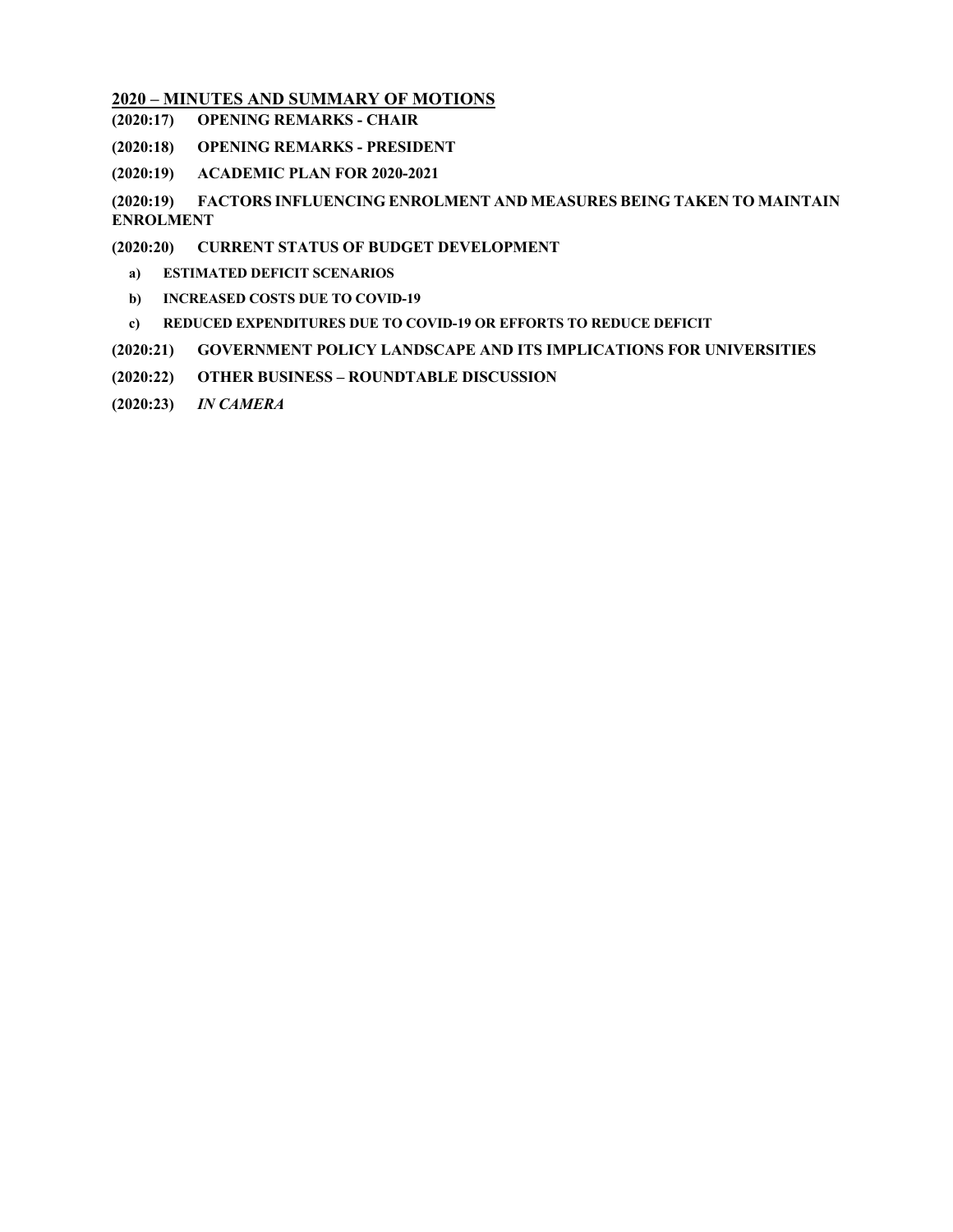#### **UNIVERSITY OF KING'S COLLEGE MINUTES OF THE EXECUTIVE COMMITTEE OF THE BOARD OF GOVERNORS**

The Executive Committee of the University of King's College Board of Governors met by web conferencing on Thursday, May 21, 2020, at 10:00 a.m.

| ATTENDING:     | Ms. Katrina BEACH (Treasurer), Mx. Levi CLARKSON (King's Students Union<br>President), Ms. Rosalie COURAGE (Board of Governors Representative), Dr.<br>Gwendolyn DAVIES (Vice Chair), Mx. Jennifer GRAY (Secretary), Professor<br>William LAHEY (President and Vice-Chancellor), Dr. Peter O'BRIEN (Vice-<br>President), Mr. Douglas RUCK (Chair), Mr. Paul THOMSON (Alumni<br>Representative), and Mr. Hugh WRIGHT (Diocesan Representative) |
|----------------|-----------------------------------------------------------------------------------------------------------------------------------------------------------------------------------------------------------------------------------------------------------------------------------------------------------------------------------------------------------------------------------------------------------------------------------------------|
| BY INVITATION: | Ms. Adriane ABBOTT (Advancement Director), Ms. Julie Green (Registrar), Ms.<br>Katie MERWIN (Dean of Students), and Ms. Bonnie SANDS (Bursar)                                                                                                                                                                                                                                                                                                 |
| Regrets:       | Dr. Susan DODD (Faculty Representative)                                                                                                                                                                                                                                                                                                                                                                                                       |
| STAFF:         | Mx. Janet HATHAWAY (minutes)                                                                                                                                                                                                                                                                                                                                                                                                                  |

The Chair called the meeting to order at 10:01 a.m.

# **(2020:17) OPENING REMARKS - CHAIR**

The Chair thanked everyone for being available for this meeting and spoke about Captain Jennifer Casey, who lost her life in the Snowbirds crash in Kamloops last weekend and was a graduate of King's Bachelor of Journalism program.

The members observed a moment of silence.

# **(2020:18) OPENING REMARKS - PRESIDENT**

The President noted the outpouring of love and sadness from people who knew Captain Casey, especially from her time at King's, and those who worked with her.

The President discussed the plan for 2020-2021, speaking about challenges facing the University. Moving fully online is an incredible amount of work. The other big challenge is the enrolment situation. There is also a financial challenge. The Bursar is putting together a budget. There is no template for a budget in this situation.

It is important that the University does not abandon faculty renewal, equity and diversity, proper implementation of the Sexualized Violence Prevention Policy, and renewal of facilities. King's needs to be bold enough to believe that the pace of improvement on those priorities may have to change, but King's cannot allow this crisis to result in abandonment of the University's commitment to those priorities.

There are challenges that are more fundamental. One is the difficulty that prospective students must be wrestling with. That is a challenge to which King's needs to be responsive. The other challenge that people working in the University face is that people have been working relentlessly for two months, and it is going to continue. On one hand, that is not negotiable, but it is also not sustainable. This challenge needs to be kept at the forefront as King's focuses on what lies ahead.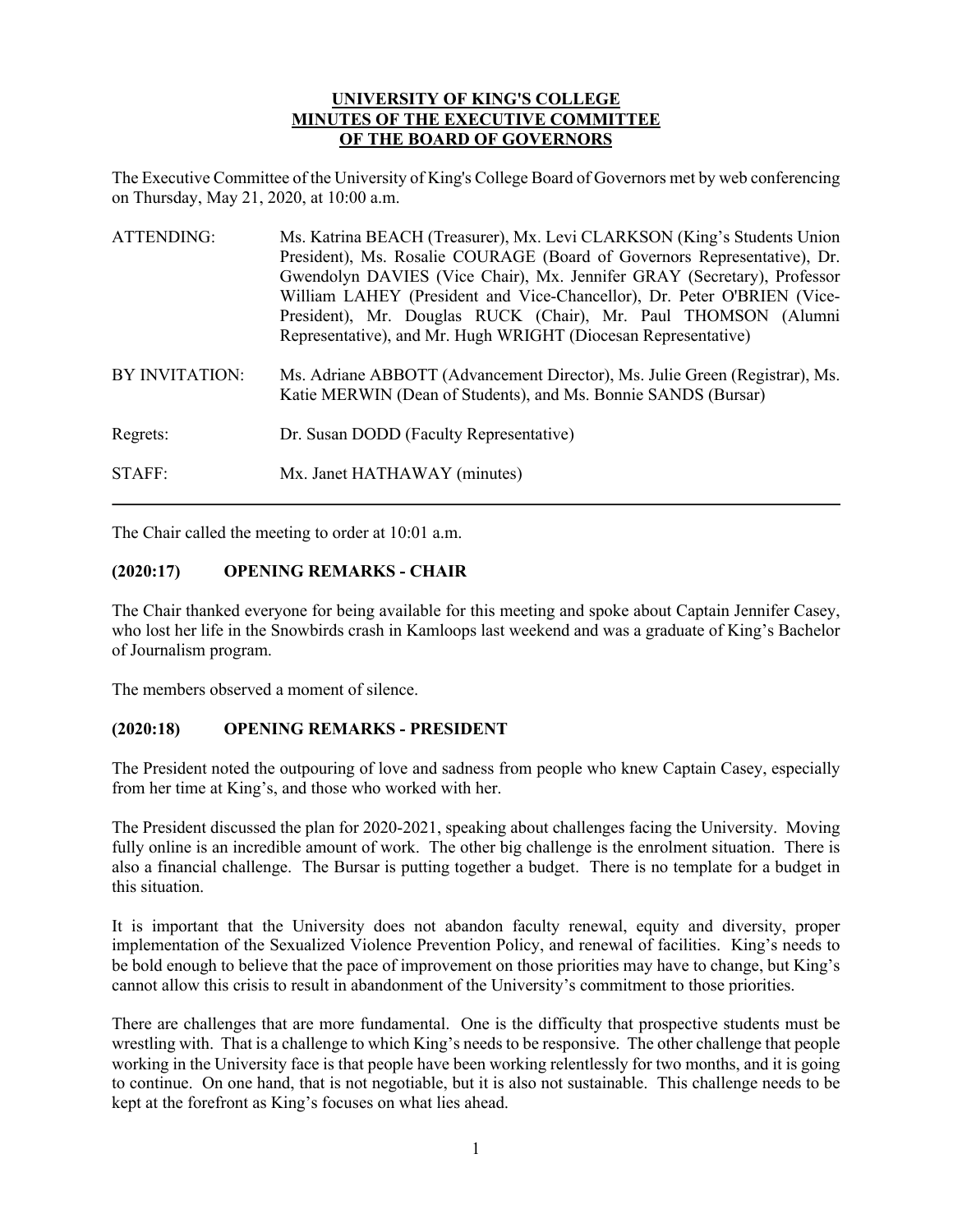### **(2020:19) ACADEMIC PLAN FOR 2020-2021**

The Vice-President discussed the academic plan for the coming year. The University is planning for robust delivery of online curriculum in the fall, with some possibility of accommodating students on campus within guidelines of public health recommendations. The task is going to require people to make themselves aware of new pedagogies and adapt their present teaching techniques to new modes, while preserving a high level of student engagement and care. The atmosphere is "healthily skeptical" in certain respects. He noted that he had seen sacrifices of cherished plans and ideals in the teaching program.

In terms of immediate challenges:

- All programs have common requirements for transitioning to online modes. Instructors need training in online pedagogy and course design, and programs need adequate computing and equipment to fulfill those goals. With respect to online pedagogy, there are meetings every day across the campus. King's is in the process of finalizing an agreement with the Centre for Learning and Teaching (CLT) at Dalhousie, which provides dedicated advice and techniques in this area. CLT has already expanded their complement to meet the need. King's will have a dedicated CLT employee available at King's three days a week. In addition to that, there are a number of student employees dedicated to assisting with the transition to online teaching.
- King's has consulted with Academic Technology Services at Dalhousie through Ian Wagschal, whose duties have expanded into the realm of teaching in this crisis. Mr. Wagschal has proven his mettle yet again in helping ascertain what is needed for lecture capture, streaming capabilities, and helping instructors do teaching from home if necessary. That process is ongoing and is dovetailing (where necessary) with plans for equipping Alumni Hall and Prince Hall with better technology for sound and video technology to provide state-of-the-art capture of lectures. Pedagogy experts will advise that in accessibility situations, good audio is better than almost anything else, for many learners.
- The contracts of a couple of Journalism staff, which are usually nine months, have been expanded to the summer to address technology capability, specifically in the area of video.

The upper year programs fall under the umbrella of Dalhousie Senate and Faculty of Arts and Social Sciences, so their expectations are tethered to Dalhousie's expectations of online teaching in the fall. Journalism is also moving its programs online. There are software requirements for the online setting, and equipment needs are being explored so they have what they need for high quality online learning in the fall.

The Foundation Year Program is of particular concern because of its hallmarks of student engagement and close contact of faculty and students. Current planning is focussed on online tutorials in a synchronous mode, which means students log in at a particular time of day and have the live experience, whereas lectures will be recorded and available asynchronously. Tutorial sizes will be a ratio of one to eight to boost the level of attention students receive.

Board members asked if there was any sense of how many students might come on campus (e.g., how big a component day students in Halifax might be).

The Registrar advised that she is aggressively focused on the Halifax Regional Municipality applicants in the applicant pool; however, there is no template for projecting what will happen in this scenario. Deposits are lower than usual as compared with this time last year.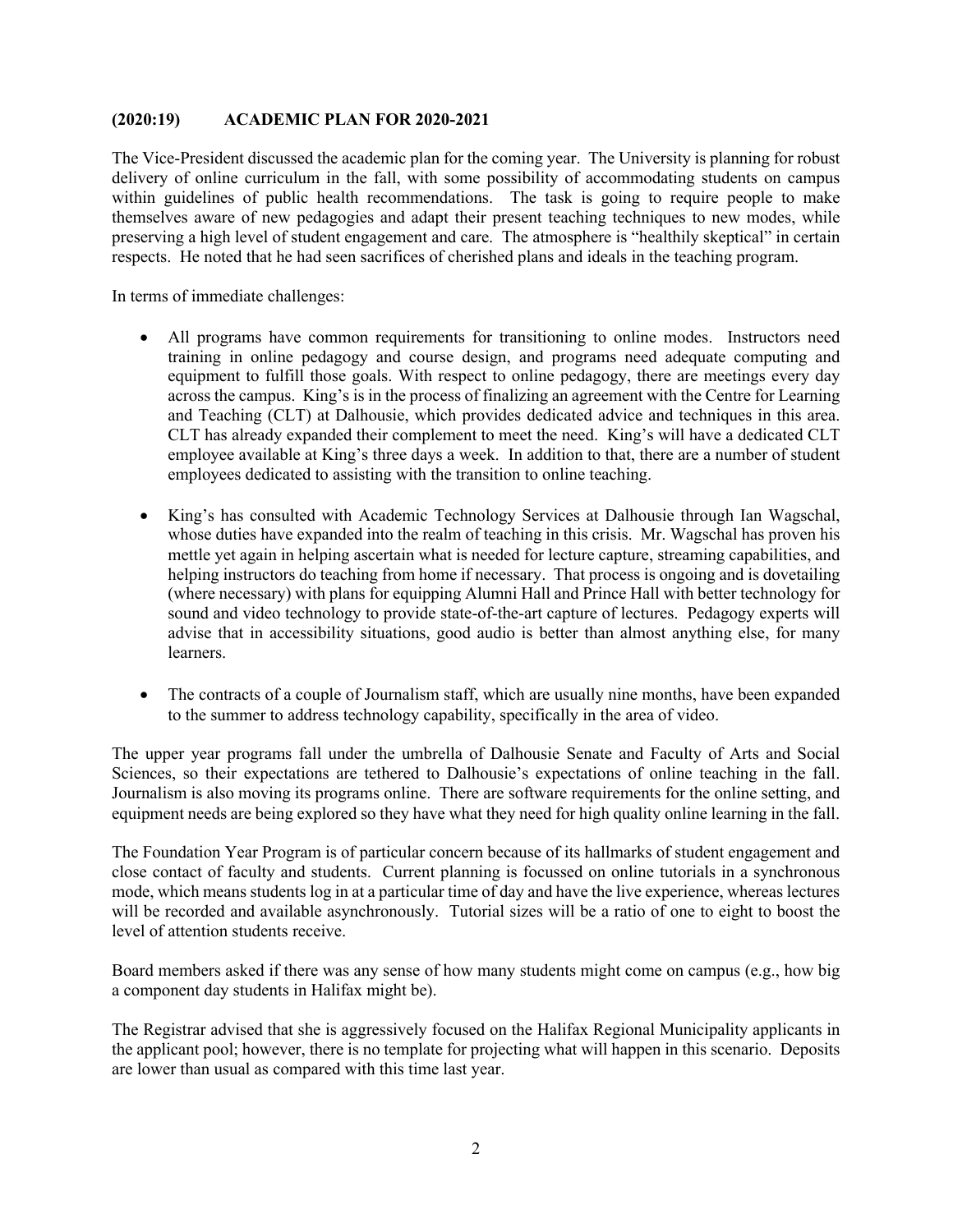The President advised that the University is trying to take a compatible approach with online and living on campus.

Board members asked about synchronous tutorials for FYP students, noting that some students might be in different time zones, and some might have to work full time. The Vice-President responded that it is on the agenda of the fall planning committee and is being actively considered.

Board members noted issues of accessibility and how good audio will be vital, as well as captioning and transcribing lectures. The Vice-President indicated that captioning will be considered. The current standard for asynchronous lectures usually involves a visual component like PowerPoint. In addition, they are looking at "chunking" lectures into smaller sections to make them digestible, which is a huge change for the two-hour FYP lecture.

## **(2020:19) FACTORS INFLUENCING ENROLMENT AND MEASURES BEING TAKEN TO MAINTAIN ENROLMENT**

The Bursar suggested that the Registrar present the enrolment update before the Bursar's report because this forms the scenario for the budgeted deficit.

The Registrar noted that she can usually predict what the FYP class will look like at this point, but this year King's cannot use those traditional forecasting models. Her office has moved to a scenario approach. Her team is forecasting that there will be more applicants from HRM who will attend, and have decreased the out-of-province applicants because the tendency is people may want to stay closer to home in light of this. She is estimating King's will get 130 students enrolling in FYP this fall. Looking at returning students, she will be lowering the conversion rate slightly and is still working on the projection. The scenario administration has gone with is the middle one, not the extreme one in which it is projected that King's will not get any out-of-province students.

Currently, King's is now sitting at 134 students – down 60 applicants from last year. The University is taking forward-looking steps to try to mitigate anxiety seen in the applicant pool and with their parents. The planning committee for fall 2020 is working on a communications plan of letting students know how different things will be and that there are many advantages in having this unified approach to the first year. FYP faculty have been coming up with videos. Her office has been working with KSU and the Dean of Students so the University can be thoughtful in how it talks to incoming applicants. King's has relied heavily on webinars in the last while. The President has done those by region in the last weeks. King's is going to do a FYP 101 online session so students can get an idea of what FYP will look like in the fall. Alignment of expectations and experience leads to positive outcomes, so the University is trying to let students know what to expect.

King's is working closely with colleagues at Dalhousie. There is a real spirit of collaboration. King's has also committed strongly to bursaries for students. The University offered short-term bursaries for students to help students get home, and now King's has announced that there will be academic year 2020-2021 COVID-19 bursaries on top of the regular bursaries offered. It is intended that King's will have had grading options that will be supportive of students. Faculty have supported students in getting them through this time.

The Registrar also reported that she is continuing to work on what came back from Academica and incorporating that advice. Her office is also working with the Enrolment Management Committee for next year. Academica's research advice is helpful in making the message clear during this time. The Registrar has also been consulting with the new Equity Officer on campus to make sure the University is recruiting in an equitable way.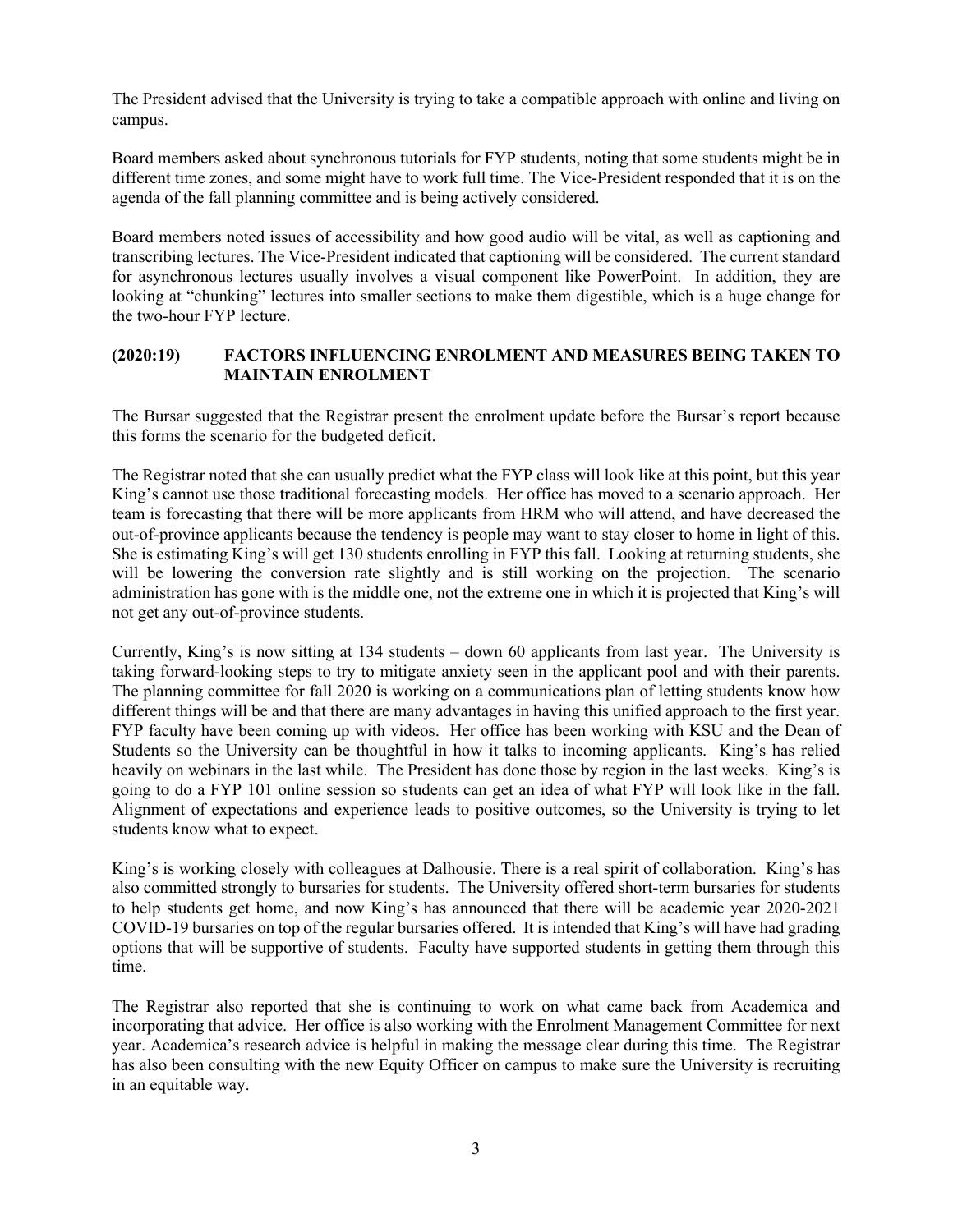The President noted that small residential universities across the country are hearing from their students a desire to come back on campus. One strategy is the Mount Allison and St. Francis Xavier strategy to boldly say everything will be on campus, but that was never a strategy available to King's because of the University's alignment with Dalhousie, which has known for some time they would not take that approach. It is not a majority of students across the country who want online, but it is not a majority of students who want to be on campus, and their parents do not want them on campus. King's will be saying the residences will be available. The online experience will not be a generic experience - it will be a King's experience. King's is trying to appeal to students' desire to be attached to a university but also make it possible for students who are motivated by their anxiety for their safety to register at King's to make it possible not to go to a mega-university. That's the choice made. It is risky.

The Registrar advised that the University's advertising is now saying the online option will be available for the entire year.

## **(2020:20) CURRENT STATUS OF BUDGET DEVELOPMENT**

The Bursar noted that the 2020-21 budget is unlike any she has ever done.

## **a) ESTIMATED DEFICIT SCENARIOS**

In terms of deficit scenarios, the best-case scenario would have been the balanced budget that went to the Board in March. The Bursar advised that she is currently using the middle scenario where the University is more focussed on the HRM area. The budget assumes only 20 returning international students. A headcount of 723 with 132 FYP students results in a \$2,000,000 deficit.

Residences will need social distancing. The Bursar indicated that she is assuming an occupancy of 52 students out of 252 beds. The University will need to allow for one student per room, the proper number of bathrooms, and isolation spaces. Having only 52 students increases the deficit by \$1,200,000.

#### **b) INCREASED COSTS DUE TO COVID-19**

The Bursar reported that work being done to convert to online learning from traditional learning has increased costs. There is a \$500,000 COVID-19 emergency response fund in the budget to cover such things as consulting costs, human resources costs, computing needs, audio-visual expenditures, return-towork safety renovations to install Plexiglas barriers in the Registrar's and Bursar's office, costs of personal protective equipment such as masks and gloves, increased sanitation services, and increased marketing costs.

There are negative financial implications of over \$900,000 related to: the refunded a portion of winter residence fees for April, which falls in this fiscal year; the cancelled conference season this year; volatility in the stock market; cancelled Study Abroad in Berlin and Humanities for Young People summer program; and cancelled gym fees.

There have been some expense reductions relating to COVID-19, including deferral of some hires planned this year; and reduced summer employment for students who would have worked in the gym, Facilities, and the Library. There has been increased enrolment in some online summer courses. Shifting the Master of Fine Arts residences in Halifax and New York City to online platforms has resulted in some savings. Finally, the Bursar advised that she has spoken with the University's lender and arranged to have principal payments on long-term debt deferred, which freed up over \$800,000 in cash and reduced the deficit.

# **c) REDUCED EXPENDITURES DUE TO COVID-19 OR EFFORTS TO REDUCE DEFICIT**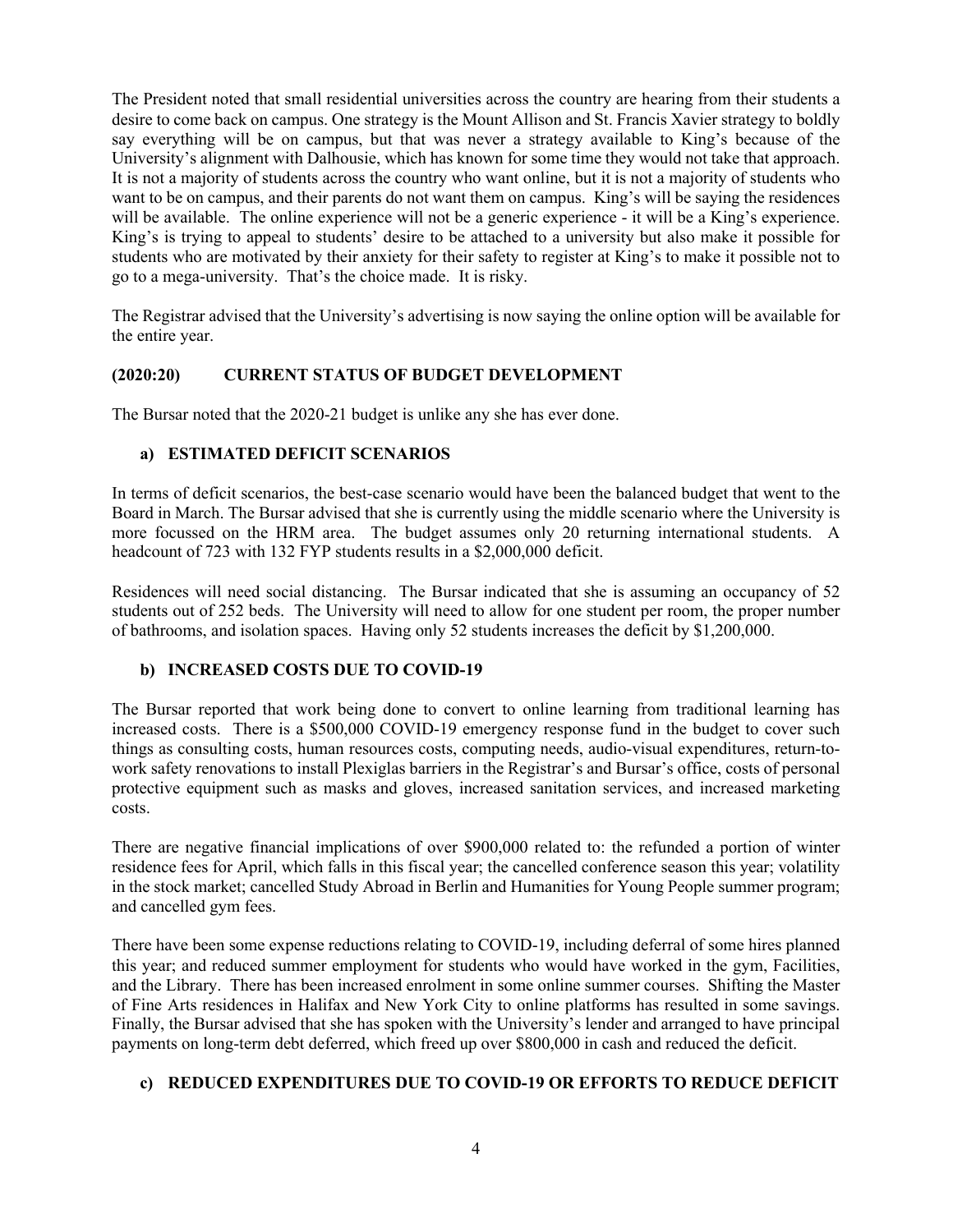Reductions in spending related to travel, varsity sports, etc. are not fully known, but will be applied to a central reduction of spending in the budget, rather than being allocated to individual departments. The Bursar is assuming about \$700,000 in reduced spending in these areas. The President noted that an additional rationale for centralizing savings is that if it is expected there will be very little travel, that will be a saving to the College generally.

The President indicated that they are thinking about the surplus amounts from the two previous fiscal years, previously allocated to the Tri-Bays project. In light of this situation and the awkwardness of looking to the government for assistance when the University is spending on capital costs, they are reconsidering how these surplus amounts may be repurposed.

Board members asked what the highest deficit had been before the current situation. The Bursar advised that \$2,200,000 was the largest deficit she had budgeted at King's, but it was turned around when the government gave the University a grant. She estimates it might be \$2,000,000 now without applying prior year surpluses.

The President noted that borrowing might be required for the Tri-Bays project.

Board members observed that the plan for the academic year that is being put forward is attractive because it minimizes the chance King's will have to tell everyone to go home. In British Columbia, Provincial Health Officer Bonnie Henry has said there has never been a pandemic without a second wave. It would be more challenging if the University pushed the limits on public health now and then in the fall had to tell the students there would a disruption for the second year in a row. Board members indicated agreement with the proposed plans.

## **(2020:21) GOVERNMENT POLICY LANDSCAPE AND ITS IMPLICATIONS FOR UNIVERSITIES**

The President reported on the government policy landscape and its implications for universities. He commented about how worthwhile it is to be a member of Universities Canada. All presidents have been doing Zoom meetings almost weekly. King's has received very helpful information on what students and parents are thinking about this fall. Universities Canada and student leaders had a lot to do with the student benefit and it is now focussed on institutional stability. It continues to lobby for universities to be allowed to qualify for the wage subsidy program, to top up employment insurance benefits for employees who are laid off, which is important. The remaining Universities Canada activity is to lobby the Federal government to compensate universities for one year for the loss of international students. If successful, that will give some help to Atlantic universities, who are dependent on international students.

Provincially, CONSUP is working with the Provincial government through the Department of Labour and Advanced Education. The Department of Finance is also helping the Provincial government understand the financial crisis universities could face. Right now, universities are in relatively good shape compared to municipalities. Some universities could be in a liquidity crisis come September and unable to pay bills. The government is inviting more conversation. The Provincial government's fiscal capacity is constrained and many other sectors are being hard hit right now. It is a challenging situation, but CONSUP is reasonably optimistic, talking about government grants to help with deficits caused by COVID-19.

The President reported that he is chairing a subcommittee that is trying to identify options CONSUP can present to government that government might be able to handle from a fiscal and political point of view. It is a certainty that the Province will have an expectation that universities will be working to solve their own financial crises and that means cuts in expenditures. The Province will have its own idea of what areas need to be cut to show universities are serious. That involves human resources impacts.